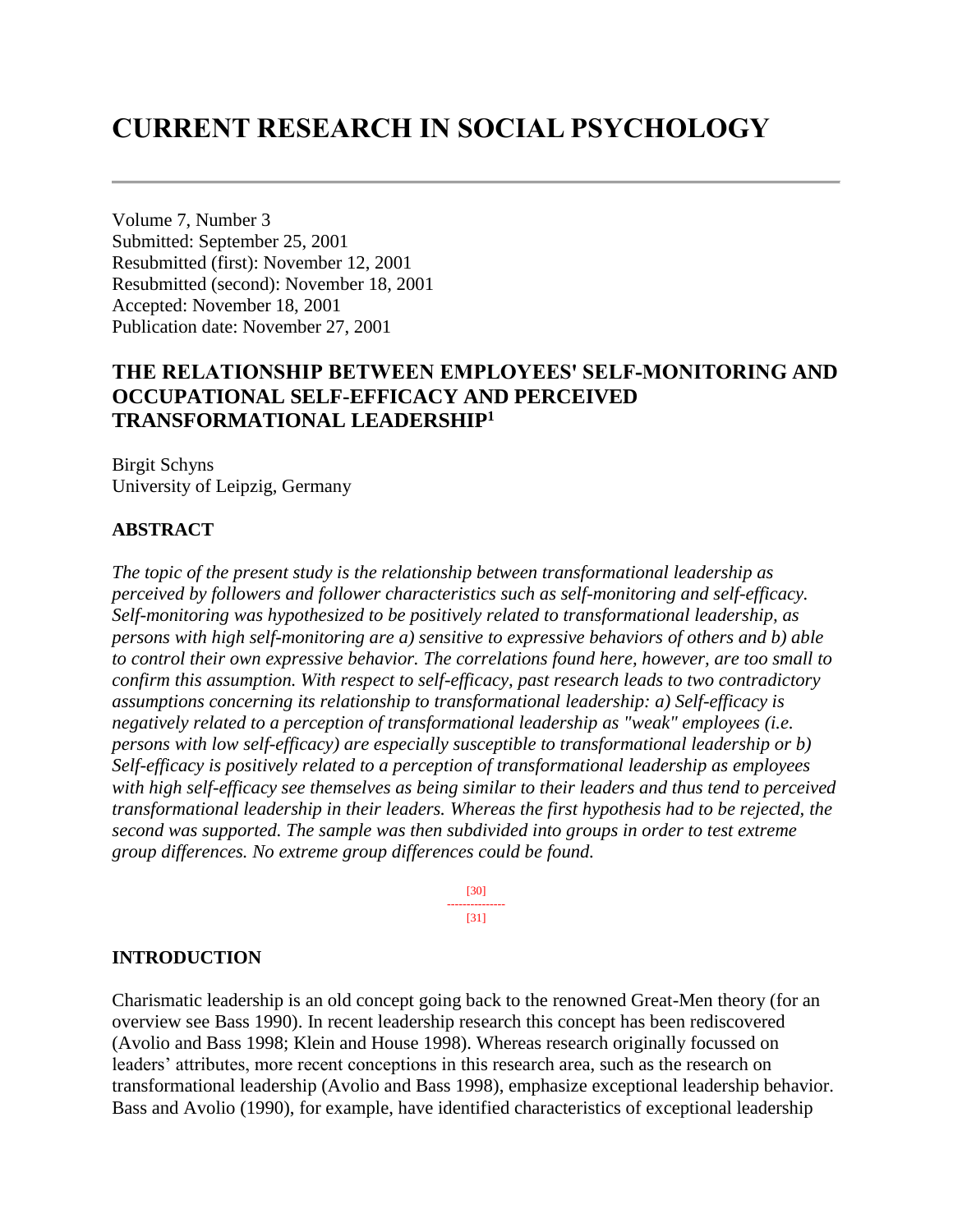behavior, such as individualized consideration, intellectual stimulation, idealized influence, and inspirational motivation.

Different authors discuss the relationship between charismatic and transformational leadership concepts. Yukl (1999) stresses the differences between the two concepts and argues that transformational behavior may even make it less likely that followers perceive charisma. He argues that transformational behavior aims at developing and empowering followers. As a consequence, followers will be more independent and less likely to attribute charisma to their leaders. Thus, Yukl implies that only dependent followers attribute charisma to their leaders.

In contrast, Bass (1985, 1994) states that charisma is an essential part of transformational leadership. In his opinion, followers' perception of charisma adds to the success of transformational leaders. The charismatic part – according to Bass (1994) – is the shared vision, whereas the transformational part is the individual consideration given to followers. He leaves the question open as to whether or not certain characteristics of followers make them more sensitive to charisma.

As is commonly viewed in recent research (see e.g. de Vries, Roe and Taillieu 1999; Den Hartog, House, Hanges, Ruiz-Quintanilla, Dorfman et al. 1999), I have taken on the assumption that transformational behavior of leaders is a reflection of the leaders' charismatic attributes. This is also in line with the theoretical view of House and Shamir (1993) who try to integrate charismatic, visionary, and transformational leadership by isolating behaviors that all theories have in common. They specify seven behaviors in detail: (a) visionary behavior, (b) image building, (c) empowering behaviors, (d) risk taking and self-sacrificial behavior, (e) intellectual stimulation, (f) supportive leader behavior, and (g) adaptive behavior. There is no difference made in this study between the concepts of charismatic and transformational leadership<sup>2</sup>. In addition, arguments which refer to perceived charismatic leadership can be extended to perceived transformational leadership. Thus, I refer to charismatic and transformational leadership as transformational leadership.

> [31] --------------- [32]

In most studies, researchers ask subordinates to rate their leaders' behavior in order to assess the behaviors associated with transformational leadership. However, several authors have discussed whether or not this kind of assessment more likely reflects attributes of followers than attributes or behaviors of leaders. Ayman (1993) argues that it is, in fact, the perception of followers which is being assessed when questionnaires are distributed to them and goes on to explain several processes that influence this perception. For example, he argues that the followers' implicit theories shape the descriptions of leaders. Implicit leadership theories can be defined as the conception one has about how a leader should be or should behave. Eden and Leviathan (1975) studied the effect of implicit (followers') leadership theories on employees' statements with respect to the behavior of their leaders. When distributing leadership questionnaires, Eden and Leviathan (1975) gave no information about leadership behavior to participants who were to fill the questionnaire out. From the results they concluded that implicit leadership theories could explain the factor structures attained with the leadership questionnaires in studies on leadership behavior. I have aligned myself with Ayman in this paper and use the term "perceived"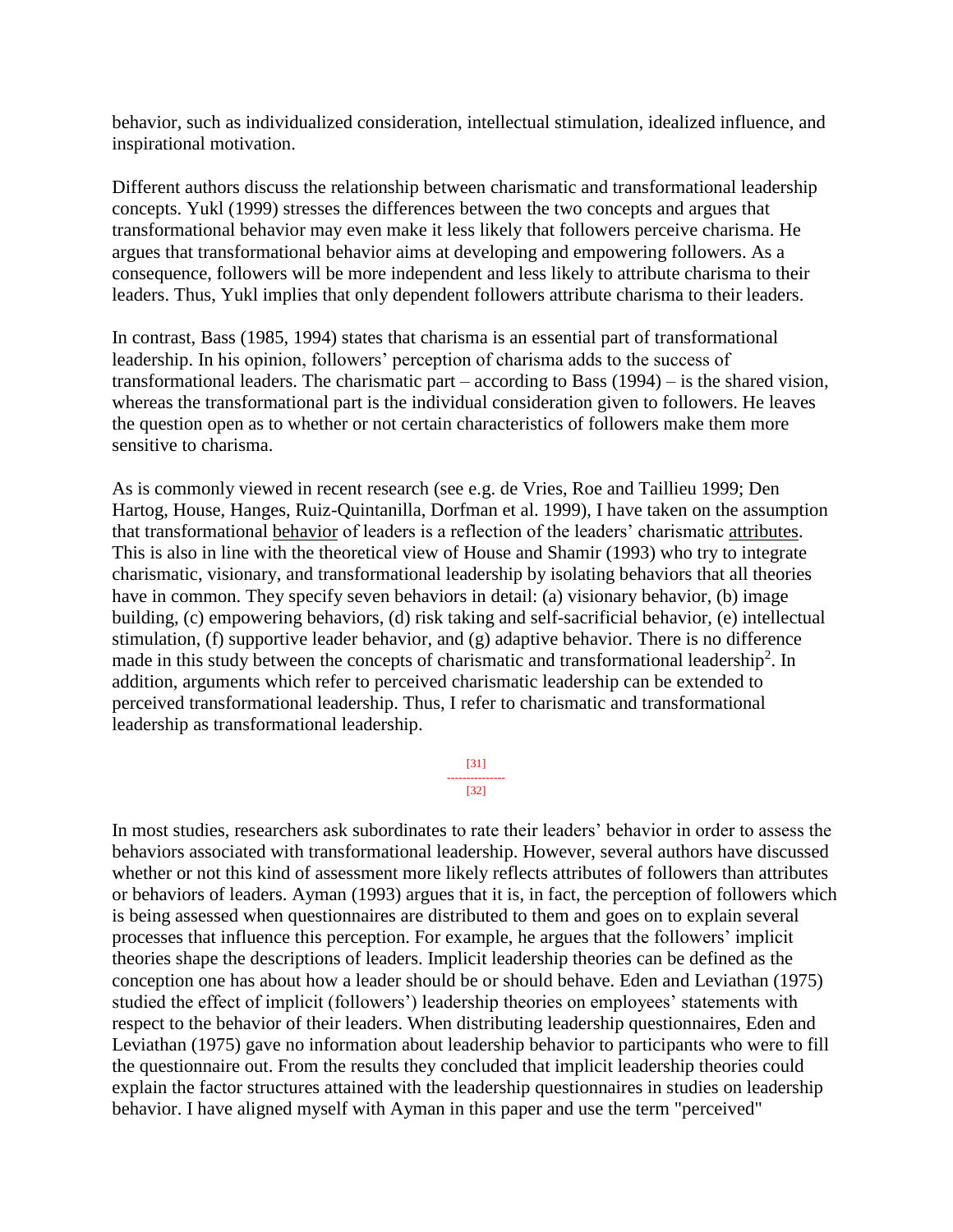transformational leadership when the leadership assessment has taken place by means of followers' ratings.

The assumption that followers' characteristics (such as implicit leadership theories) influence the perception of charisma is in line with Weber's (1921) assumptions. Weber had already stated that no charismatic leader can emerge without followers that recognize his / her exceptional characteristics. However, the important question is precisely which follower characteristics lead followers to perceive their leaders as transformational.

In response to such questions, discussions in recent research have arisen concerning possible influential (personality) characteristics of followers (see e.g. Ehrhart and Klein 2001; Weierter 1997, 1999).

In line with the research on followers' characteristics and their relationship to (perceived) transformational leadership, Weierter (1997) focused on the effect of several personality constructs on the follower's perception of transformational leadership. In a theoretical analysis, he introduced four personality characteristics of followers: self-monitoring, self-concept clarity, self-esteem, and self-efficacy. He sets up a model in which self-monitoring and self-concept clarity of followers are necessary preconditions for the perception of transformational leadership, whereas self-esteem and self-efficacy are preconditions for the maintenance of a transformational relationship.



Weierter's first proposal (1997, 1999), as far as self-monitoring is concerned, is that high selfmonitors are more likely to perceive transformational leadership than low self-monitors. He justifies this assumption by referring to the definition of self-monitoring. High self-monitorers are a) sensitive to the expressive behavior of others and b) able to control their expressive behavior in accordance with the (perceived) needs of a situation (e.g. Gangestad and Snyder 2000). According to the first part of this definition, high self-monitoring can consequently be seen as a precondition for the sensitivity to perceive charisma in a leader. Thus, (H1) selfmonitoring is positively related to perceived transformational leadership.

Keller (1999) studied the relationship between implicit leadership theories and personality traits. She found a correlation of  $r = .11$  between self-monitoring and representation of leadership as transformational. She proposes that employees might attribute transformational leadership to their leaders if they feel similar to them.

Ehrhart and Klein (2001) endorse this position and suggest that followers who are similar to transformational leaders show a preference for those leaders. This similarity includes aspects such as achievement orientation and high self-esteem. They found low but significant correlations between preference for a transformational leader and achievement (r= .16) and between preference for a transformational leader and self-esteem  $(r = .16)$ .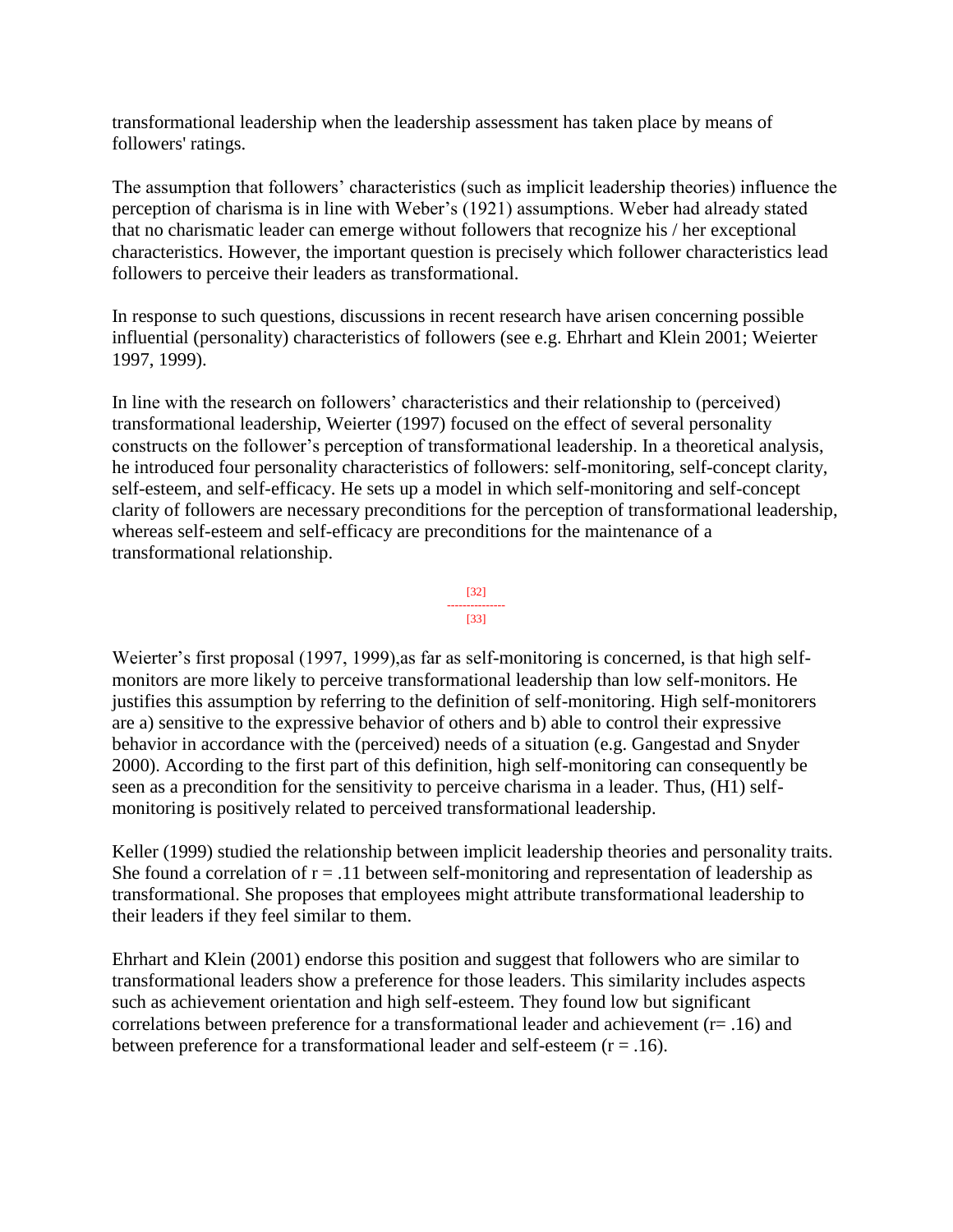Secondly, according to Weierter's (1997) model, transformational leaders enhance self-efficacy and self-esteem of their followers. Bandura (1977) defines self-efficacy as the belief in one's ability to successfully execute the behaviour required to produce certain outcomes (p. 193). Applying this definition to a leadership context, Weierter (1997) asserts that followers' selfefficacy is necessary for maintaining a transformational relationship between followers and leaders.

While Weierter (1997) regards leaders' behavior as antecedent to followers self-efficacy, the opposite view is argued for here. Klein and House (1995) tried to extract characteristics of followers that make them sensitive to transformational leadership in the sense that they are more likely to perceive transformational leadership. They suggest that it is possible that "strong" employees might be sensitive to charisma, as they do not believe their feeling of self-worth and self-efficacy are threatened by those leaders and thus are more likely to perceive transformational leadership than "weak" employees.

In light of Klein and House (1995), it can therefore be expected (H2a) that self-efficacy is positively related to the perceptions of transformational leadership.

> [33] --------------- [34]

On the other hand, Klein and House (1995) assume that weak subordinates are more sensitive to transformational leadership in the sense that they are more likely to perceive transformational leadership. This view is shared by Yukl (1999) who implies that only dependent followers attribute transformational to their leaders. For this reason, (H2b) self-efficacy is negatively related to the perceptions of transformational leadership.

## **METHOD**

## **Participants**

The sample in this study included 141 participants. Sixty-one were male, 80 female. The mean age was 37.4 years ( $SD = 12.9$ ). Seventeen of the participants were blue-collar workers, 124 were white-collar workers. Forty-seven have or had a position as a superior, 94 have / had not.

#### **Measures**

*Transformational Leadership.* Transformational leadership was assessed using the transformational scales of the Multifactor Leadership Questionnaire (MLQ; Bass and Avolio 1990; adapted and translated by Felfe and Goihl, in press). In contrast to Bass and Avolio (1990; see also Avolio, Bass and Jung 1999), who found a four-factor-solution, a factor analysis<sup>3</sup> hinted at a one-factor-solution in the present study. This result is in line with results of earlier studies indicating high interrelations between the transformational scales of the MLQ (see Tejeda, Scandura and Pillai 2001; Den Hartog, van Muijen, and Koopman 1997). The internal consistency (Cronbach's alpha) of the combined scale was alpha = .93.

*Self-Monitoring*. The two-subscaled instrument developed by Lennox and Wolfe (1984) was used to assess self-monitoring. The first subscale is called "Sensitivity to expressive behavior of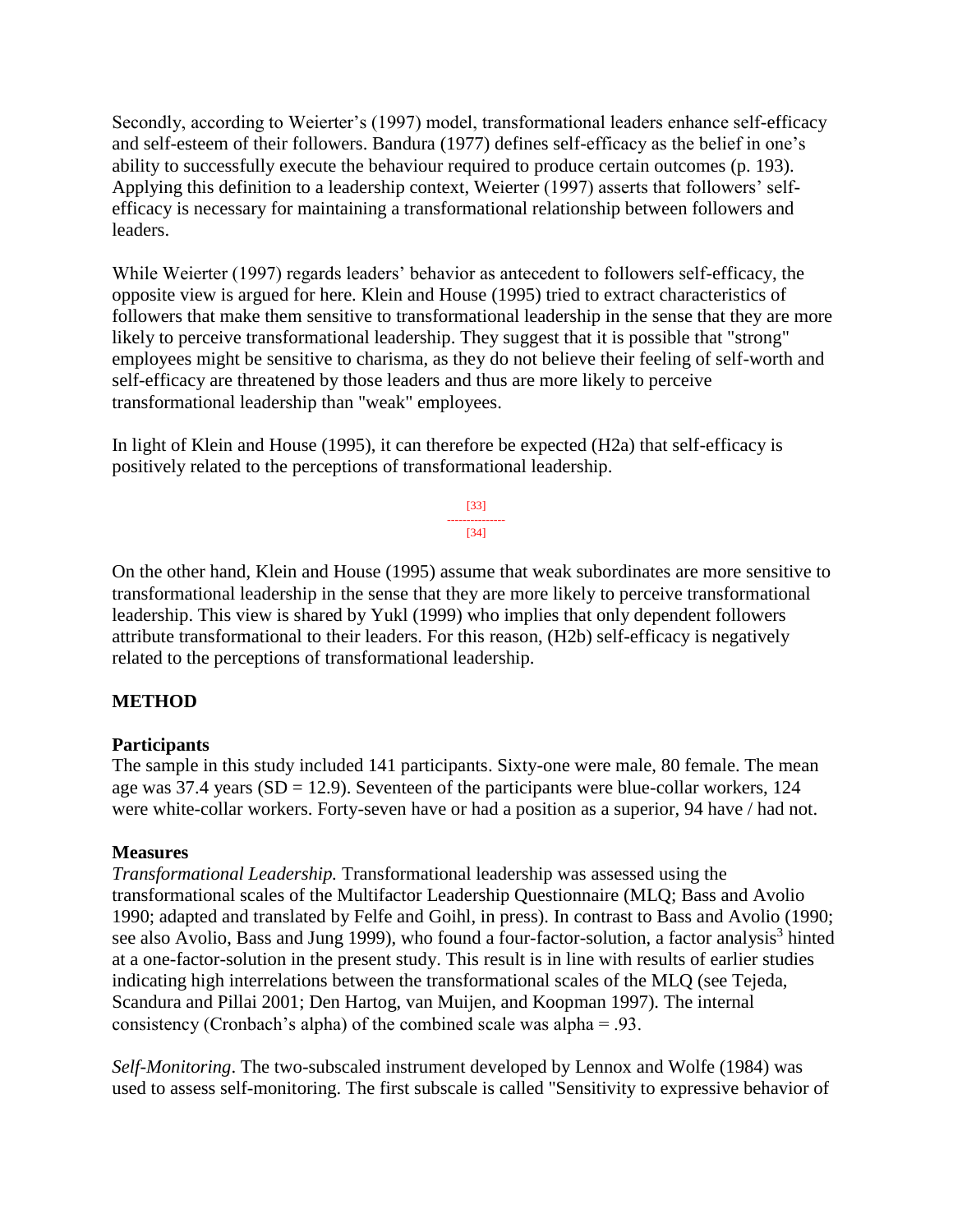others" (abbreviated "sensitivity") and reflects the first facet of self-monitoring. It consists of 6 items. The second subscale is called "Ability to modify self-presentation" (abbreviated "selfpresentation) and reflects the second facet of self-monitoring. It consists of seven items. For the German translation (Schyns and Paul 2002), the subscale "sensitivity" could be replicated in a factor analysis with all thirteen items as Lennox and Wolfe suggested. Some of the items of the subscale "self-presentation" had low factor loadings; others loaded high on both factors. Both subscales were thus tested in single factor analyses. For the subscale "sensitivity" only one factor with an eigenvalue higher than 1 emerged. The items of this subscale loaded reasonably high. A sample item of this subscale is: "I'm often able to read people's true emotions through their eyes". The internal consistency (Cronbach's alpha) was alpha = .70.

> [34] --------------- [35]

In a factor analysis of the subscale "self-presentation," two of the seven items loaded lower than .3 on the factor ("I have the ability to control the way I come across to people, depending on the impression I wish to give them" and "I have found that I can adjust my behavior to meet the requirements of any situation I find myself in"). They were eliminated from the scale. As the internal consistency rose again after eliminating another item ("In social situations, I have the ability to alter my behavior if I feel that something else is called for"), this item was eliminated from the scale, as well. Thus, the remaining subscale consisted of four items. A sample item of this subscale is: "When I feel that the image I am portraying isn't working, I can readily change it to something that does". The internal consistency (Cronbach's alpha) was alpha = .71.

*Occupational Self-Efficacy Scale.* The Occupational Self-Efficacy Scale (OCCSEFF; Schyns and v. Collani, under review) is a work-related, generalized scale that is applicable to different work place contexts as well as to different organizations. The scale thus seemed to be especially good in this context as participants with various occupations were questioned. It consists of 20 items. A sample item is: "When I make plans concerning my occupational future, I'm certain I can make them work." A Likert-type response scale with 6 categories was used, ranging from 1 ("completely true") to 6 ("not at all true"). The internal consistency (Cronbach's alpha) was alpha  $= .92.$ 

## **PROCEDURE**

Students, who earned course credit for collecting the data, administered the questionnaires to the participants<sup>4</sup>. They selected participants on the condition that they were presently working and have a direct superior. Thus, no self-employed persons took part in the study.

#### **RESULTS**

#### **Preliminary Analyses**

Prior to testing the hypotheses, tests were done in order to find out if the demographic variables have any relationship to the perception of transformational leadership. Neither age, nor length of employment (in one's life, in the company, under supervisor) had any significant correlation to perceived transformational leadership (r between -.00 and -.06).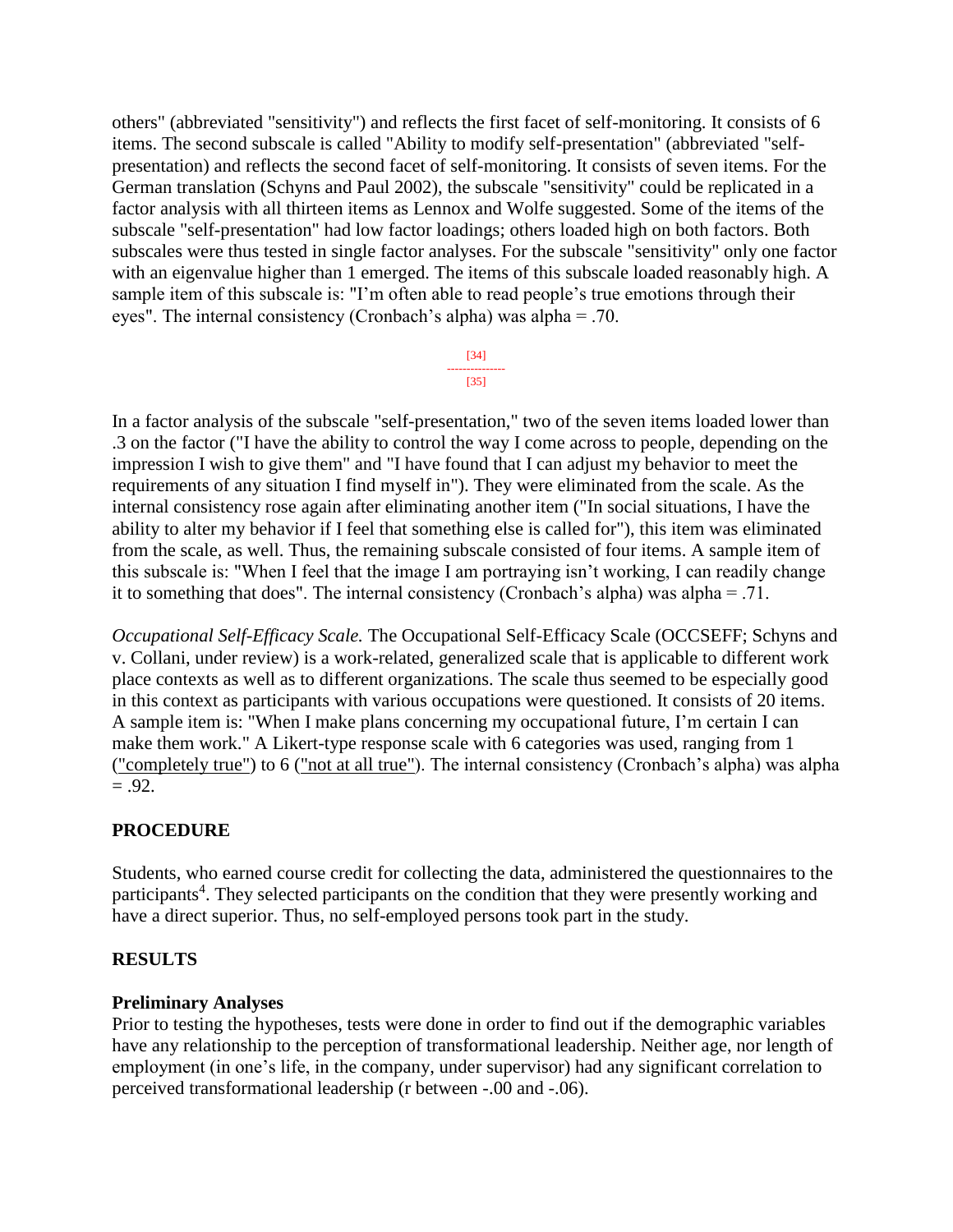In addition, no significant differences were obtained between male and female participants on transformational leadership scale. The means were 3.44 and 3.56, respectively (t  $(136) = -1.04$ , p  $=$  .30). No significant differences emerged between participants with male (M = 3.47) and female leaders (M = 3.62; (t (136) =  $-1.11$ , p = .27).

$$
\begin{array}{c}\n [35] \\
\hline\n [36]\n \end{array}
$$

No significant difference on perceived transformational leadership was found for blue and white collar workers ( $M = 3.31$  and  $M = 3.56$ , respectively; t (125) = -1.21, p = .23) and for participants who have or had a position as a superior and those who have  $/$  had not ( $M = 3.57$  and  $M = 3.51$ , respectively; t (136) = 0.41, p = .68).

As the demographic and occupational variables turned out not to be related to perceived transformational, these were excluded from further investigations.

#### **Test of Hypotheses**

Because self-monitoring was assessed with two subscales ("Sensitivity to expressive behavior of others" – Sensitivity – and "Ability to modify self-presentation" – Ability), two single correlations were calculated to test H1 (positive relation between self-monitoring and transformational leadership). The correlation between "Sensitivity" and transformational leadership is virtually zero (see Table 1). The correlation between "self-presentation" and transformational leadership is positive but rather low (see Table 1). Thus, H1 has to be rejected.

In order to test H2a and H2b (self-efficacy is positively vs. negatively related to the perception of transformational leadership), a correlation was computed between self-efficacy and transformational leadership. The correlation was .21. This result argues for H2a and H2b has to be rejected. However, as this test might be too insensitive to the possible effects of very low or very high self-efficacy, extreme groups of self-efficacy were set up. The first group consisted of the 1/3 of employees with highest self-efficacy; the second group consisted of the 1/3 employees with lowest self-efficacy. A middle group with the 1/3 persons with middle self-efficacy was also set up.

A proper test of extreme group differences would then be to compare participants with particularly high self-efficacy to the remaining participants. Participants with high self-efficacy should show higher perception of transformational leadership than the remaining persons. The mean on transformational leadership for participants with high self-efficacy is 3.64. For the remaining persons it is 3.45. This difference is not significant (t  $(133) = 1.3$ , p = .20).

In a second t-test, the persons with particularly low self-efficacy were compared to the remaining persons. Participants with low self-efficacy should perceive their leaders as more transformational than the remaining persons. The mean on transformational leadership for participants with low self-efficacy is 3.31. For the remaining persons it is 3.64. This difference is significant (t  $(133) = -2.31$ ,  $p = .02$ ) but in the opposite direction than was expected.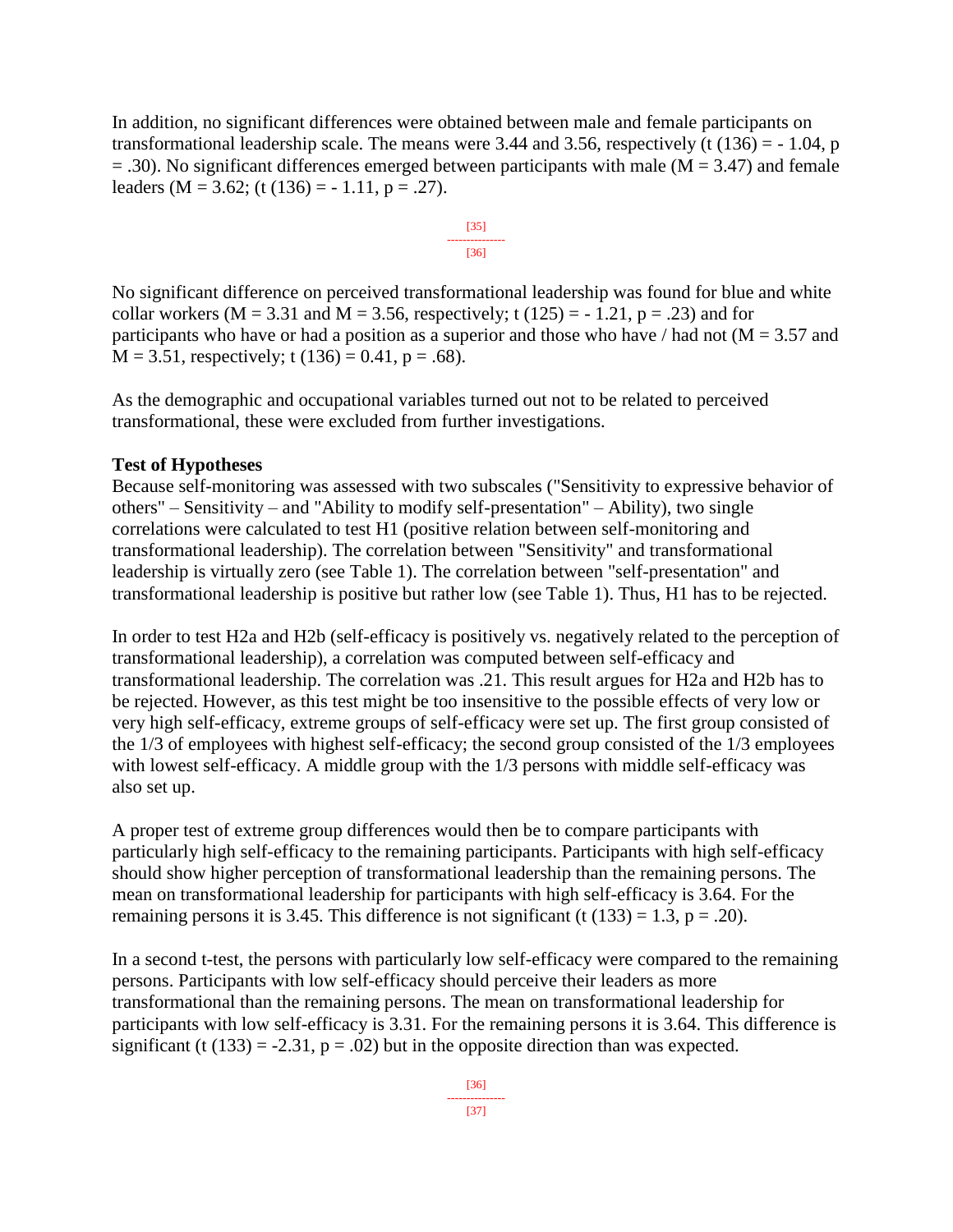|                                       | <b>Mean</b> | <b>Standard</b><br>deviation | <b>Transformational</b><br>leadership | <b>Self-efficacy</b> | <b>Sensitivity</b> |
|---------------------------------------|-------------|------------------------------|---------------------------------------|----------------------|--------------------|
| <b>Transformational</b><br>leadership | 3.53        | 0.80                         |                                       |                      |                    |
| Self-efficacy                         | 4.71        | 0.71                         | $.206**$                              |                      |                    |
| Sensitivity                           | 4.35        | 0.59                         | .051                                  | $.242***$            |                    |
| Self-presentation                     | 4.28        | 0.73                         | .133                                  | $.322***$            | $.438***$          |

#### **Table 1: Means, standard deviations, and correlations for scales**

\* p < .10; \*\* p < .05; \*\*\* p < .01.

### **DISCUSSION**

The aim of the study was to examine the employee characteristics self-monitoring and selfefficacy and their relationship to transformational leadership, as rated by employees. Research and theory on charisma and transformational leadership lead to the assumption that employee characteristics influence the perception of leadership behavior and especially transformational leadership (see Klein and House 1995; Weierter 1997, 1999; Weierter, Ashkanasy and Callan 1997). This could also be assumed from Weber's original model of charisma (1921), in which Weber stated that in order to be charismatic, leaders have to have followers who perceive them as charismatic.

As far as self-monitoring is concerned, the assumption of its positive relationship to transformational leadership cannot be confirmed. The correlations of both self-monitoring subscales with transformational leadership were rather small. These results contradict results published by Weierter, Ashkanasy and Callan (1997), who report finding a positive effect of selfmonitoring on perceived transformational leadership. These differences in results could, however, be due to the use of different scales for transformational leadership and selfmonitoring. The influence of different scales in the examination of the relationship between selfmonitoring and transformational leadership should be further investigated in future research. A second reason for the differing results might be employment and cultural background. Whereas Weierter et al. (1997) questioned undergraduate students with Australian and Chinese background, the sample in this study consisted of German employees.

> [37] --------------- [38]

In this study, self-efficacy is positively related to transformational leadership. This can be seen to support the argument that followers with high self-efficacy tend to perceive more transformational behaviors in their leaders than followers with low self-efficacy do. Interestingly, almost the same correlation between self-efficacy and transformational leadership (where the same scales were used) was found in a sample of employees working in new forms of employment (Felfe 2001).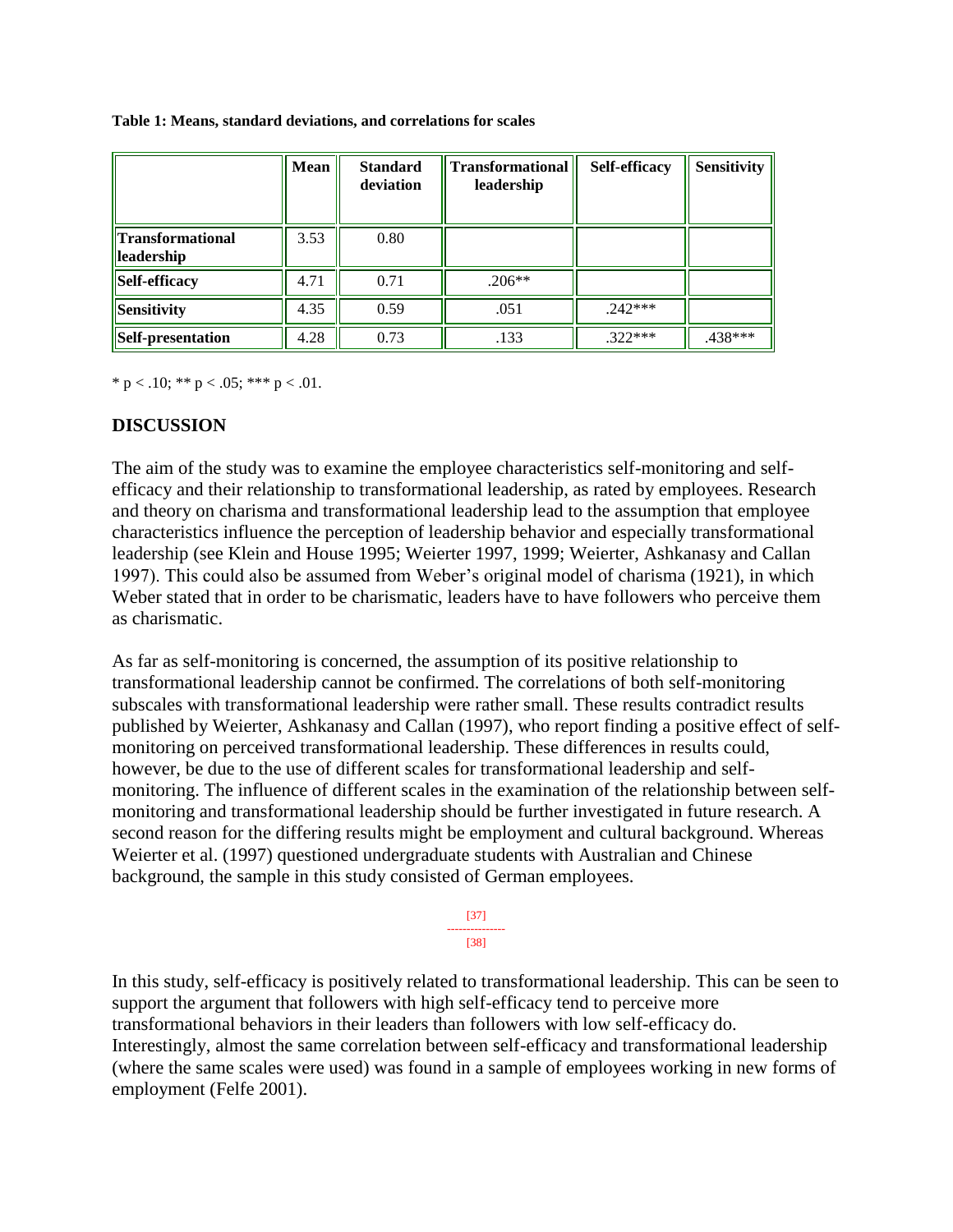As cross-sectional data was used, nothing can be said about the direction of influence. In addition to the assumption set up here - that employees with high self-efficacy are more likely to perceive transformational leadership than employees with low self-efficacy - the other direction of influence could also be valid: That is to say that the positive correlation found in this study could also be due to leadership behavior that influences and enhances self-efficacy. Schyns (2001) proposes that different processes could be responsible for such an effect: Employees' self-efficacy is influenced by the possibilities a leader provides for the employee to execute certain behaviors, as well as by vicarious experience, and by the leader's verbal persuasions. Natanovich and Eden (2001) found a positive correlation between leadership behavior and selfefficacy in a longitudinal design indicating that leadership behavior can influence self-efficacy.

In order to further examine self-efficacy and the perception of transformational leaders, t-test were calculated. The t-tests did not support the assumption that employees with high selfefficacy have higher perceptions of transformational leadership than the remaining employees. The assumption that employees with low self-efficacy have higher perceptions of transformational leadership than the remaining employees could also not be supported. Neither employees with high nor employees with low self-efficacy showed significantly higher perceptions of transformational leadership than the remaining participants.

A restriction of this study is that the average self-efficacy was rather high in this sample ( $M =$ 4.71 on a six-point scale). Thus, the failure to support the assumption of Klein and House (1995) that weak employees are sensitive to charisma might be due to too few participants with low selfefficacy in this sample. In future research, it should be paid attention to the variance of selfefficacy: in order to test Klein and House's assumption, employees with especially high and especially low self-efficacy should be examined.

#### **ENDNOTES**

**1.** I wish to thank Hartmut Blank for the discussion about the study and Jörg Felfe for making me curious about transformational leadership and for many fruitful discussions. I also want to thank the editor of CRISP, Lisa Troyer, and two anonymous reviewers for their helpful comments on this article.

> [38] --------------- [39]

**2.** I thank Joerg Felfe for a detailed discussion on this point.

**3.** All factor analyses were done using Maximum Likelihood procedure. In case of more than one proposed factor, oblique rotation was done.

**4.** I thank Tina Paul for her assistance in the course.

#### **REFERENCES**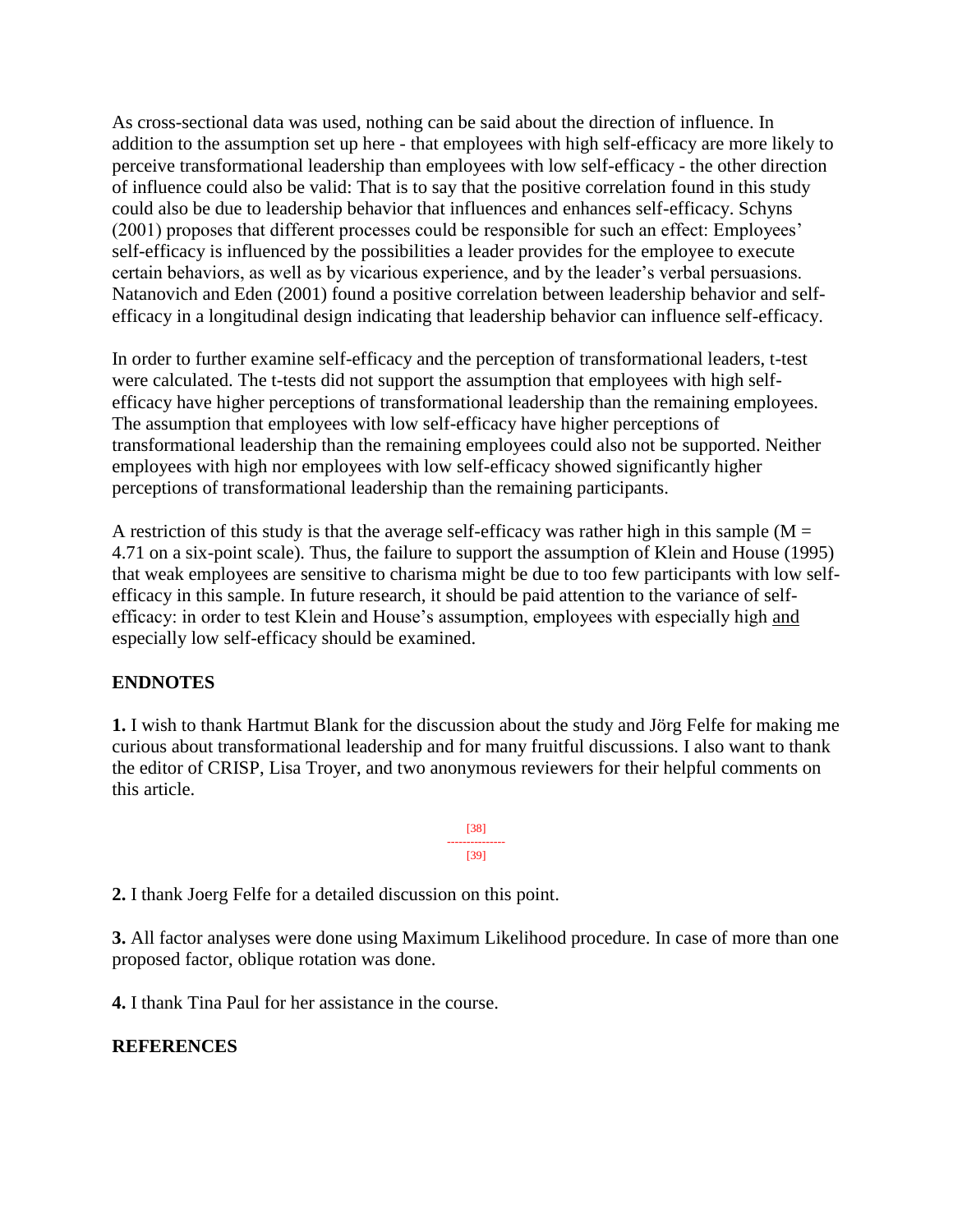Avolio, B. J. and B. M. Bass (1998). "Individual consideration viewed at multiple levels of analysis: A multi-level framework for examining the diffusion of transformational leadership." In F. Dansereau and F. J. Yammarino (Eds.), *Leadership: The multiple-level approaches - Part B: Contemporary, and Alternative (pp. 53-74)*. Stamford, Conencticut: Jai Press.

Avolio, B. J., B. M. Bass and D. I. Jung (1999). "Re-examining the components of transformational, and transactional leadership using the Multifaktor Leadership Questionnaire." *Journal of Occupational and Organizational Psychology* 72:441-462.

Ayman, R. (1993). "Leadership perception: The role of gender and culture." In M. M. Chemers, R. Ayman, Roya et al. (Ed*.), Leadership theory and research: Perspectives and directions (pp. 137-166)*. San Diego, CA: Academic Press.

Bandura, A. (1977). "Self-efficacy: Toward a unifying theory of behavioral change." *Psychological Review* 84:191-215.

Bass, B. M. (1985). *Leadership and performance beyond expectation*. New York: Free Press.

Bass, B. M. (1990). *Handbook of leadership*. New York: Free Press.

Bass, B. M. (1994). "From transactional to transformational leadership." In: R. P. Vecchio (Ed.). *Leadership – Understanding the dynamics of power and influence in organizations*. Notre Dame, Indiana: University of Notre Dame Press.

Bass, B. M. (1999). "Two decades of research and development in transformational leadership." *European Journal of Work and Organizational Psychology* 8:9-32.

> [39] --------------- [40]

Bass, B. M. and B, Avolio (1990). *Transformational leadership development: Manual for the Multifactor Leadership Questionnaire*. Palo Alto, CA: Consulting Psychologist Press.

Den Hartog, D. N., R. J. House, P. J. Hanges, S. A. Ruiz-Quintanilla, P. W. Dorfman, et al. (1999). "Culture specific and cross-culturally generalizable implizit leadership theories: Are attributes of charismatic/transformational leadership universally endorsed?" *Leadership Quarterly* 10:219-256.

Den Hartog, D., J. J. van Muijen and P. L. Koopman (1997). "Transactional versus transformational leadership: An analysis of the MLQ." *Journal of Occupational and Organizational Psychology* 70:19-34.

de Vries, R. E., R. A. Roe and T. C. B. Taillieu (1999). "On charisma and need for leadership." *European Journal of Work and Organizational Psychology* 8:109-133.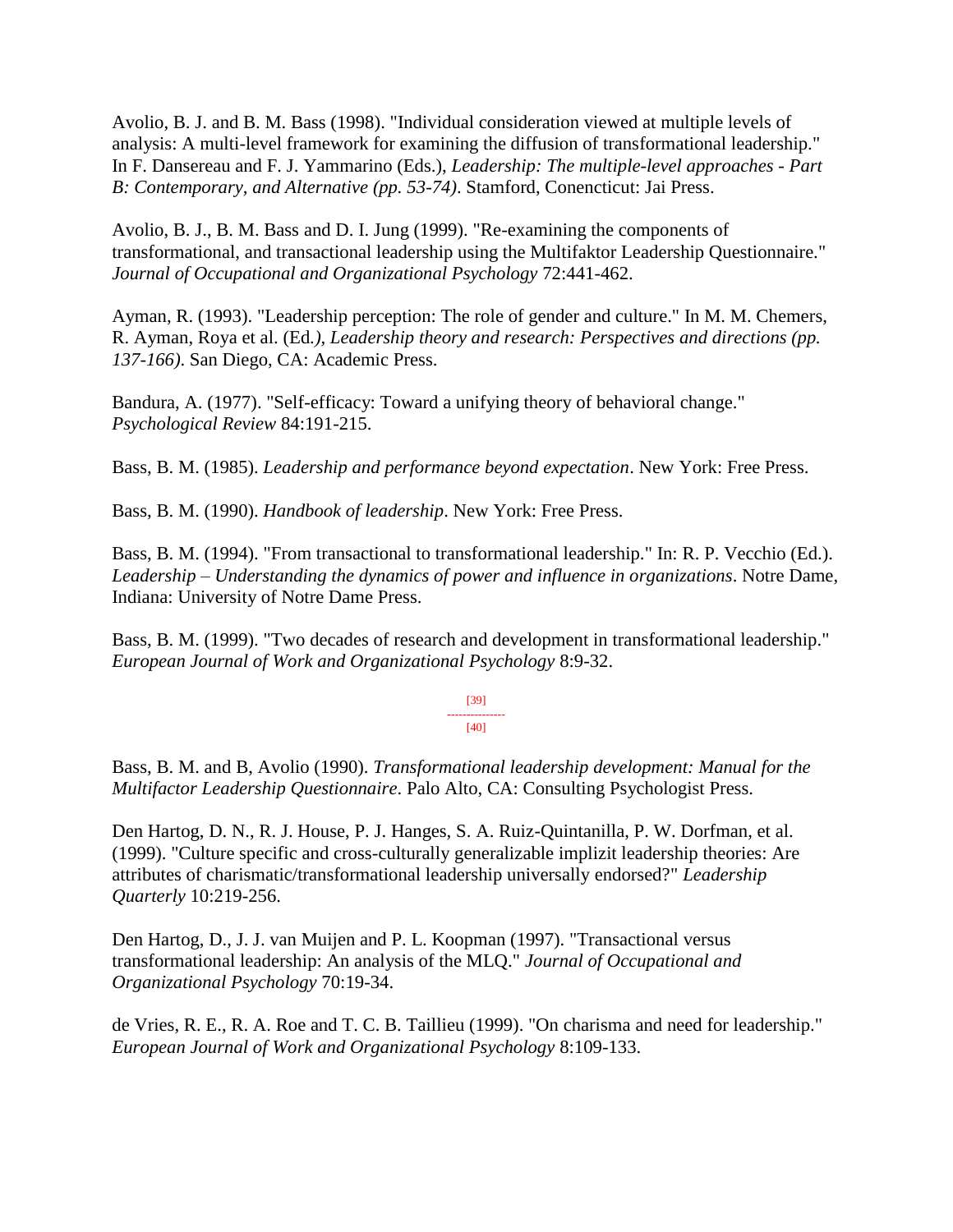Eden, D. and U. Leviathan (1975). "Implicit leadership theory as a determinant of the factor structure underlying supervisory behavior scales." *Journal of Applied Psychology* 60:736-741.

Ehrhart, M. G. and K. J. Klein (2001). "Predicting followers' preference for charismatic leadership: The influence of followers values and personality." *Leadership Quarterly* 12:153- 179.

Felfe, J. (2001). "Transformationale Führung in unterschiedlichen Organisations- und Beschäftigungsformen" (Transforamational leadership in different organizational and occupational areas). Oral Paper on the  $2<sup>nd</sup>$  Meeting of the Section of Work and Organizational Psychology of the German Psychological Association, Nürnberg, Germany  $(19<sup>th</sup>$  to  $21<sup>st</sup>$  of October).

Felfe, J. and K. Goihl (in press). "Transformational Leadership and Commitment in different organizational contexts." In D. Liepmann (Ed.). *Different Facets of Organizational behavior*. Frankfurt am Main: Lang.

Gangestad, S. W. and Snyder, M. (2000). "Self-monitoring: Appraisal and Reappraisal." *Psychological Bulletin* 126:530-555.

> [40] --------------- [41]

House, R. J. and B. Shamir (1993). "Towards the integration of transformational, charismatic and visionary theories." In M. M. Chemers and R. Ayman (Eds.). *Leadership theory and research: Perspectives and direction (pp. 81-107)*. San Diego, CA: Academic Press.

Keller, T. (1999). "Images of the familiar: Individual differences and implicit leadership theories." *Leadership Quarterly*, 10:589-607.

Klein, K. J. and R. J. House (1995). "On fire: Charismatic leadership and levels of analysis." *Leadership Quarterly* 6:183-198.

Klein, K. J. and R. J. House (1998). "On fire: Charismatic leadership and levels of analysis." In F. Dansereau and F. J. Yammarino (Eds.), *Leadership: The multiple-level approaches - Part B: Contemporary and Alternative (pp. 3-22)*. Stamford, Connecticut: Jai Press.

Lennox, R. D. and R. N. Wolfe (1984). "Revision of the Self-Monitoring Scale." *Journal of Personality and Social Psychology* 46:1,349-1,364.

Natanovich, G. and D. Eden (2001). "Pygmalion effects among outreach supervisors and tutors: Extending gender and ethnic generalizability." *Paper presented at the 16th annual conference of the Society for Industrial and Organizational Psychology*, San Diego, April 2001.

Schyns, B. (2001). *Determinanten beruflicher Veränderungsbereitschaft bei Arbeitnehmern und Arbeitnehmerinnen unterer Hierarchiestufen (Determinants of Willingness for an Occupational*